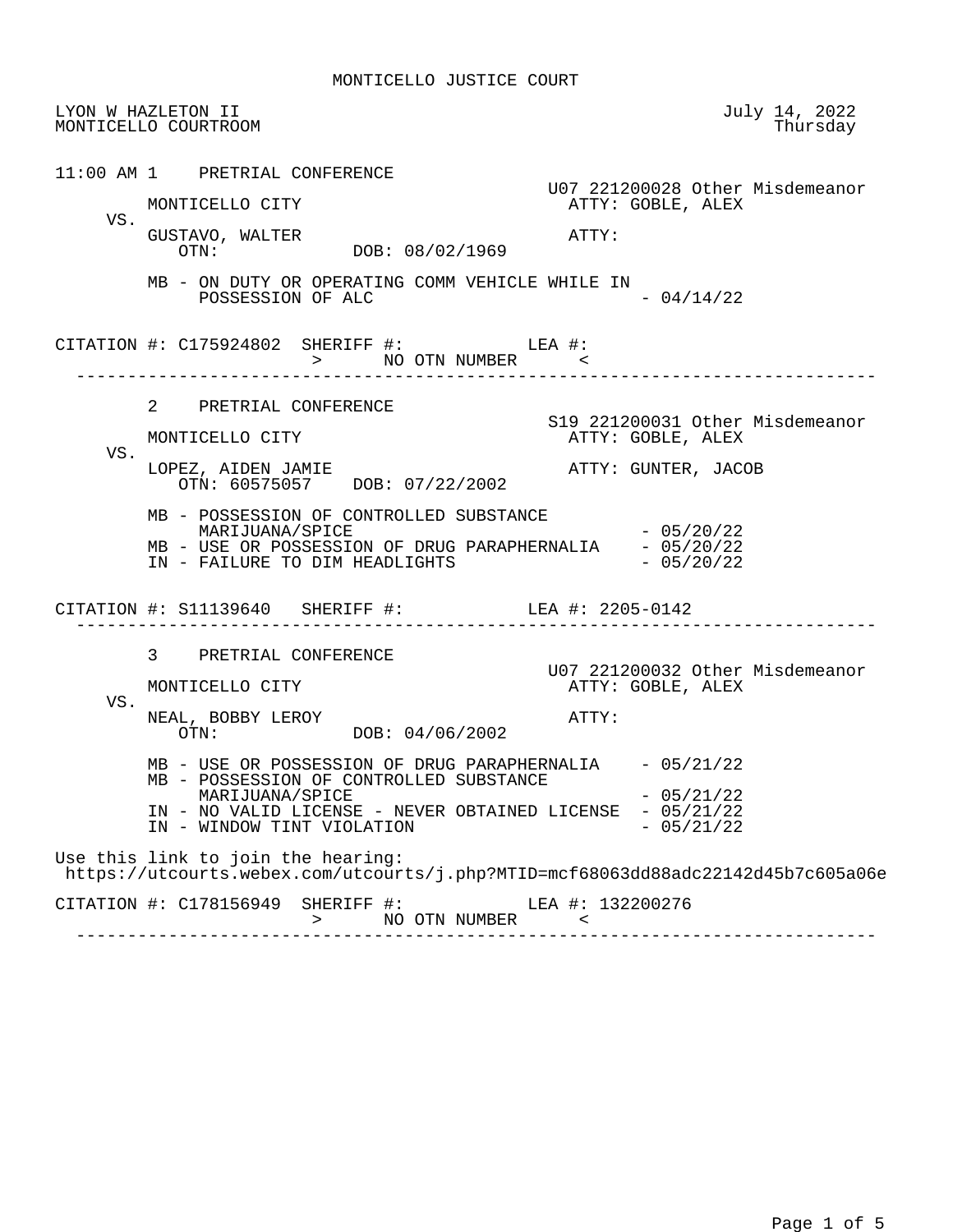LYON W HAZLETON II July 14, 2022 MONTICELLO COURTROOM 11:00 AM 4 PRETRIAL CONFERENCE U07 221200021 Other Misdemeanor ATTY: GOBLE, ALEX VS. PARK, MATTHEW TAGGART **ATTY: GALE, RICHARD**  OTN: 60574837 DOB: 06/29/1988 MB - POSSESSION OF CONTROLLED SUBSTANCE  $\text{MARIJUANA}/\text{SPICE}$   $-03/30/22$ MB - USE OR POSSESSION OF DRUG PARAPHERNALIA - 03/30/22<br>IN - STOP LAMPS - TURN SIGNALS - 03/30/22 IN - STOP LAMPS - TURN SIGNALS CITATION #: C177497443 SHERIFF #: LEA #: 132200162 ------------------------------------------------------------------------------ 5 PRETRIAL CONFERENCE U07 221200022 Other Misdemeanor ATTY: GOBLE, ALEX VS. PARK, SARAH VIRGINIA ATTY: GALE, RICHARD OTN: 60574829 DOB: 05/10/1988 MB - POSSESSION OF CONTROLLED SUBSTANCE  $MARTJUANA/SPICE$   $-03/30/22$ MB - USE OR POSSESSION OF DRUG PARAPHERNALIA - 03/30/22 CITATION #: C177497450 SHERIFF #: LEA #: 132200162 ------------------------------------------------------------------------------ 6 PRETRIAL CONFERENCE S19 225200338 Traffic Court Case ATTY: GOBLE, ALEX VS.<br>YAO, BOFANG ATTY: CHLARSON, CRAIG JOHNSON, PAUL OTN: DOB: 07/23/1999 MB - RECKLESS DRIVING<br>
IN - SPEEDING - 63/30<br>
- 05/16/22  $IN - SPEEDING - 63/30$  Use this link to join the hearing: https://utcourts.webex.com/utcourts/j.php?MTID=mcf68063dd88adc22142d45b7c605a06e CITATION #: S11138433 SHERIFF #: LEA #: > NO OTN NUMBER < ------------------------------------------------------------------------------ 02:30 PM 7 PRETRIAL CONFERENCE S19 225200219 Traffic Court Case ATTY: GOBLE, ALEX VS.<br>ASHIKYAN, GEVORG ASHIKYAN, GEVORG ATTY: STARLEY, SANDRA DOB: 01/19/1993  $IN - SPEEDING - 36/30 - 04/07/22$  CITATION #: S11138405 SHERIFF #: LEA #: ------------------------------------------------------------------------------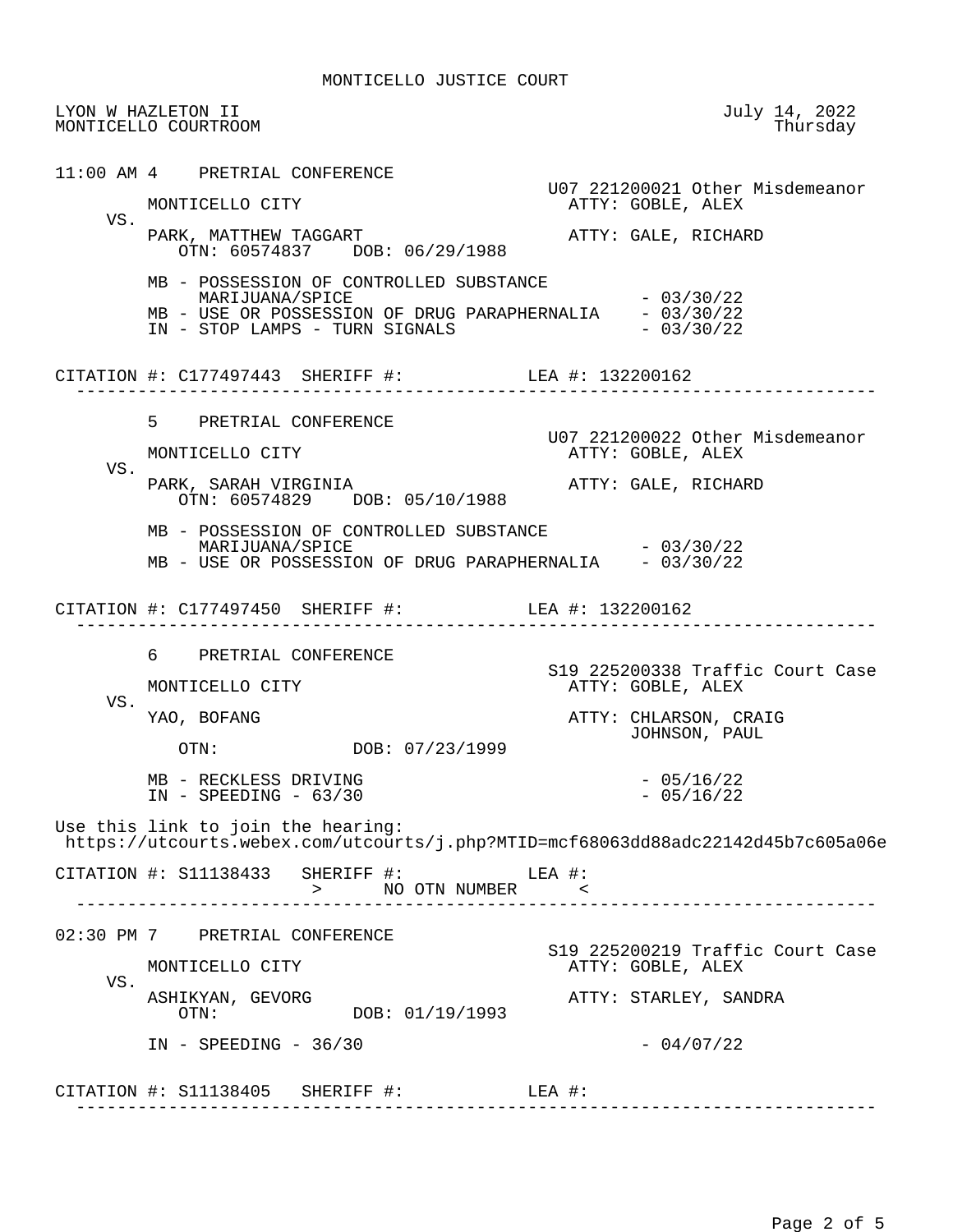LYON W HAZLETON II July 14, 2022 MONTICELLO COURTROOM 02:30 PM 8 PRETRIAL CONFERENCE S19 211200060 Other Misdemeanor ATTY: GOBLE, ALEX VS. CLAUSEN, JIMMIE RAY **ATTY: SITTERUD, THOMAS**  OTN: 60574019 DOB: 04/29/1961 MB - POSSESSION OF CONTROLLED SUBSTANCE MARIJUANA/SPICE  $- 12/01/21$ MB - USE OR POSSESSION OF DRUG PARAPHERNALIA - 12/01/21 IN - FAIL TO ILLUMINATE REAR REGISTRATION PLA - 12/01/21 IN - DRIVING WITHOUT REGISTRATION - 12/01/21 CITATION #: S11098664 SHERIFF #: LEA #: ------------------------------------------------------------------------------ 9 PRETRIAL CONFERENCE U07 225200303 Traffic Court Case ATTY: GOBLE, ALEX VS. DAVIS, TANNER MICHAEL **ATTY:** OTN: DOB: 10/19/1995  $IN - SPERDING - 62/30 - 05/07/22$  CITATION #: C178156295 SHERIFF #: LEA #: ------------------------------------------------------------------------------ 10 2ND PRETRIAL CONFERENCE S19 215201059 Traffic Court Case ATTY: GOBLE, ALEX VS. DE CARO GOMEZ, LUIS ALBERTO ATTY: JUBE, MATTHEW OTN:  $OR: 12/29/1983$ DOB: 12/29/1983 MB - FAILURE TO REMAIN AT SCENE OF ACCIDENT -DAMAGE ONLY  $- 10/07/21$  CITATION #: S11115401 SHERIFF #: LEA #: 2110-0079 ------------------------------------------------------------------------------ 11 SENTENCING U07 225200320 Misdemeanor DUI ATTY: GOBLE, ALEX VS. FOSBURGH, DEBRA POEHLER ATTY: OTN: 49326358 DOB: 01/17/1956 MB - DRIVING UNDER THE INFLUENCE OF ALCOHOL/DRUGS - 05/14/22 IN - FAIL TO OPERATE WITHIN A SINGLE LANE Use this link to join the hearing: https://utcourts.webex.com/utcourts/j.php?MTID=m808253819ca48762614d040ebdad33a2 CITATION #: D141217315 SHERIFF #: LEA #: 132200526 ------------------------------------------------------------------------------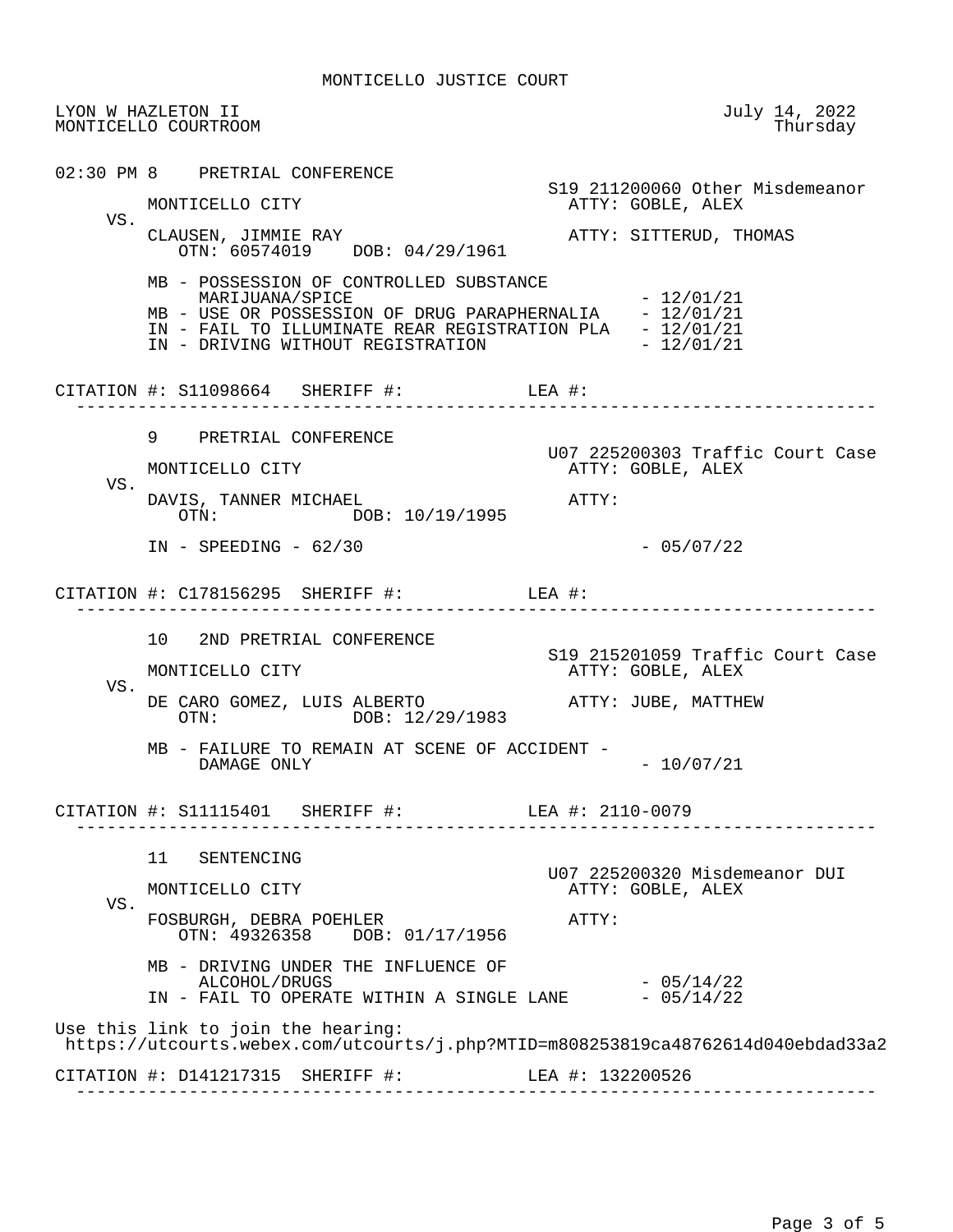|     | LYON W HAZLETON II<br>MONTICELLO COURTROOM                                                                                                 | July 14, 2022<br>Thursday                                         |
|-----|--------------------------------------------------------------------------------------------------------------------------------------------|-------------------------------------------------------------------|
|     | 02:30 PM 12 PRETRIAL CONFERENCE<br>MONTICELLO CITY                                                                                         | S19 225200223 Traffic Court Case<br>ATTY: GOBLE, ALEX             |
| VS. | KULIASOV, ALEKSANDR P<br>OTN: DOB: 07/07/1998                                                                                              | ATTY: STARLEY, SANDRA                                             |
|     | $IN - SPEEDING - 35/30$                                                                                                                    | $-04/09/22$                                                       |
|     | CITATION #: $S11138412$ SHERIFF #: LEA #:                                                                                                  |                                                                   |
|     | 13 PRETRIAL CONFERENCE<br>MONTICELLO CITY                                                                                                  | U07 225200158 Misdemeanor DUI<br>ATTY: GOBLE, ALEX                |
| VS. | LUTHER, GAILBERTLYN<br>OTN: 49325822 DOB: 04/23/1990                                                                                       | ATTY: MORRISON, THERON<br>NEWTON, STEVEN                          |
|     | MB - DRIVING UNDER THE INFLUENCE OF<br>ALCOHOL/DRUGS<br>MC - OPEN CONTAINER/DRINKING ALCOHOL IN A<br>VEHICLE<br>$IN - SPEEDING - 36/30$    | $-03/03/22$<br>$-03/03/22$<br>$-03/03/22$                         |
|     | CITATION #: D140926528 SHERIFF #: LEA #: 132200116                                                                                         |                                                                   |
| VS. | 14 5TH PRETRIAL CONFERENCE<br>MONTICELLO CITY                                                                                              | S19 225200009 Traffic Court Case<br>ATTY: GOBLE, ALEX             |
|     | OKE, OLUWASEYI ALEXANDER<br>OTN: DOB: 05/13/1983<br>MB - FAIL TO STOP AT PORT OF ENTRY<br>IN - IMPROPER BACKING<br>$IN$ - SPEEDING - 45/30 | ATTY: SLACK, JEFFERY<br>$-01/05/22$<br>$-01/05/22$<br>$-01/05/22$ |
|     | CITATION #: S11115155 SHERIFF #: LEA #: 2201-0023                                                                                          |                                                                   |